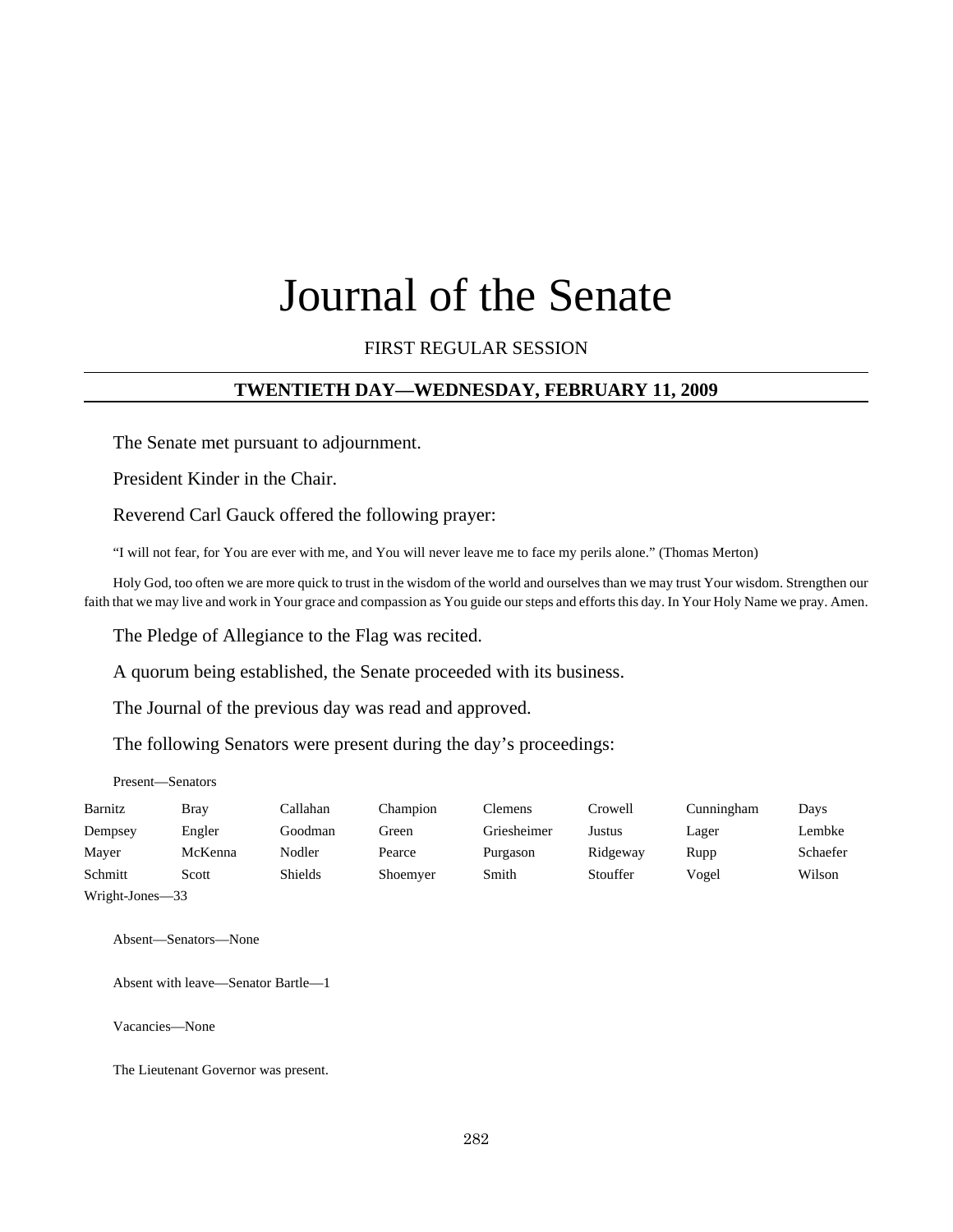#### **RESOLUTIONS**

Senator Shoemyer offered Senate Resolution No. 280, regarding Gary Leu, Shelbina, which was adopted.

Senator Shoemyer offered Senate Resolution No. 281, regarding the Fiftieth Wedding Anniversary of Mr. and Mrs. William Bates, Monroe City, which was adopted.

Senator Champion offered Senate Resolution No. 282, regarding the city of Springfield, which was adopted.

Senator Scott offered Senate Resolution No. 283, regarding Michael Crawford, Long Lane, which was adopted.

Senator Scott offered Senate Resolution No. 284, regarding Thomas Bolin, Buffalo, which was adopted.

Senator Scott offered Senate Resolution No. 285, regarding Fred Marks, Buffalo, which was adopted.

#### **CONCURRENT RESOLUTIONS**

Senator Clemens offered the following concurrent resolution:

#### SENATE CONCURRENT RESOLUTION NO. 21

WHEREAS, "25 by 25" is a renewable energy initiative proposing that America's agricultural and forestry sectors produce 25 percent of the nation's energy requirements from renewable resources by the year 2025 while continuing to produce abundant and safe food and fiber; and

WHEREAS, having an affordable, reliable, and plentiful energy supply is critical for our state and national economy and the national and international food supply; and

WHEREAS, current and future risks to the nation's energy security are mounting while global energy demands are growing exponentially; and

WHEREAS, Missouri's productive farms and forests can become the future sources for renewable fuels to help supply these growing energy demands; and

WHEREAS, the development of a broad spectrum of renewable energy sources, including but not limited to wind power, biodiesel, biomass, methane digesters, ethanol, and solar, would be beneficial to Missouri's farmers and rural communities by opening additional markets for agricultural commodities, increasing farm income, developing new products from livestock byproducts, improving the productive use of marginal lands, improving wildlife habitat, and creating many new job opportunities; and

WHEREAS, American agriculture is well-positioned to play an expanded role in the development and implementation of new energy solutions and, with appropriate technological innovation, incentives, and investments, America's farms and forests can become the factories that produce a new generation of fuels to help meet the nation's critical energy needs; and

WHEREAS, agriculture's and forestry's role as an energy producer will have a positive effect on national security and United States trade imbalances:

NOW, THEREFORE, BE IT RESOLVED by the members of the Missouri Senate, Ninety-fifth General Assembly, First Regular Session, the House of Representatives concurring therein, express our support of the "25 by 25" renewable energy initiative that America's agricultural and forestry sectors provide 25 percent of the nation's energy needs by the year 2025 while they continue to produce abundant, safe, and affordable food and fiber; and

BE IT FURTHER RESOLVED that the Secretary of the Senate be instructed to prepare a properly inscribed copy of this resolution for each member of Missouri's congressional delegation, the Majority Leader and Minority Leader of the U.S. Senate, the Speaker of the U.S. House of Representatives, the Majority Leader and Minority Leader of the U.S. House of Representatives, and President Barack Obama.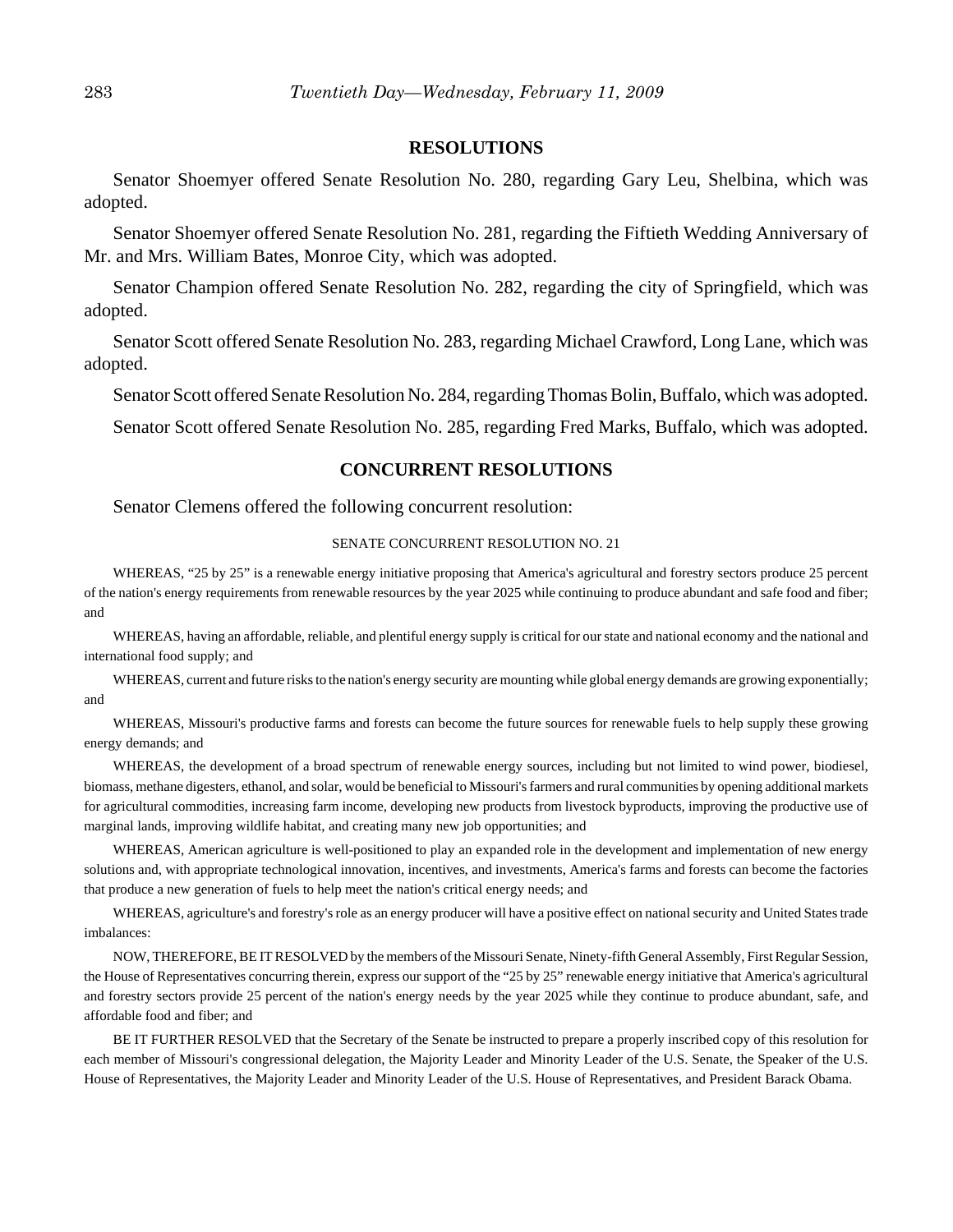#### **INTRODUCTION OF BILLS**

The following Bills were read the 1st time and ordered printed:

**SB 352**–By Bray.

An Act to amend chapter 37, RSMo, by adding thereto one new section relating to the reorganization of state health care, with an emergency clause.

**SB 353**–By Schmitt.

An Act to repeal section 620.1039, RSMo, and to enact in lieu thereof one new section relating to tax credits for qualified research expenses related solely to animal and plant sciences.

**SB 354**–By Dempsey.

An Act to repeal section 55.030, RSMo, and to enact in lieu thereof one new section relating to county inventory.

**SB 355**–By Dempsey.

An Act to amend chapter 301, RSMo, by adding thereto one new section relating to motor vehicle administrative fees.

**SB 356**–By Purgason.

An Act to repeal section 306.903, RSMo, and to enact in lieu thereof two new sections relating to waterways, with penalty provisions.

**SB 357**–By Purgason.

An Act to repeal section 301.560, RSMo, and to enact in lieu thereof one new section relating to motor vehicle dealer insurance.

**SB 358**–By Purgason.

An Act to repeal section 48.020, RSMo, and to enact in lieu thereof one new section relating to county classification.

**SB 359**–By Purgason.

An Act to repeal section 251.430, RSMo, and to enact in lieu thereof one new section relating to regional planning commissions.

**SB 360**–By Scott.

An Act to repeal sections 443.800, 443.803, 443.805, 443.807, 443.809, 443.810, 443.812, 443.816, 443.817, 443.819, 443.821, 443.823, 443.825, 443.827, 443.830, 443.833, 443.835, 443.837, 443.839, 443.841, 443.843, 443.845, 443.847, 443.849, 443.851, 443.853, 443.855, 443.857, 443.859, 443.861, 443.863, 443.865, 443.867, 443.869, 443.879, 443.881, 443.883, 443.885, 443.887, 443.889, 443.891, and 443.893, RSMo, and to enact in lieu thereof fifty-eight new sections relating to the regulation of the mortgage industry, with penalty provisions for certain sections and an emergency clause.

**SB 361**–By Crowell.

An Act to amend chapter 332, RSMo, by adding thereto one new section relating to practicing dentistry with a limited license.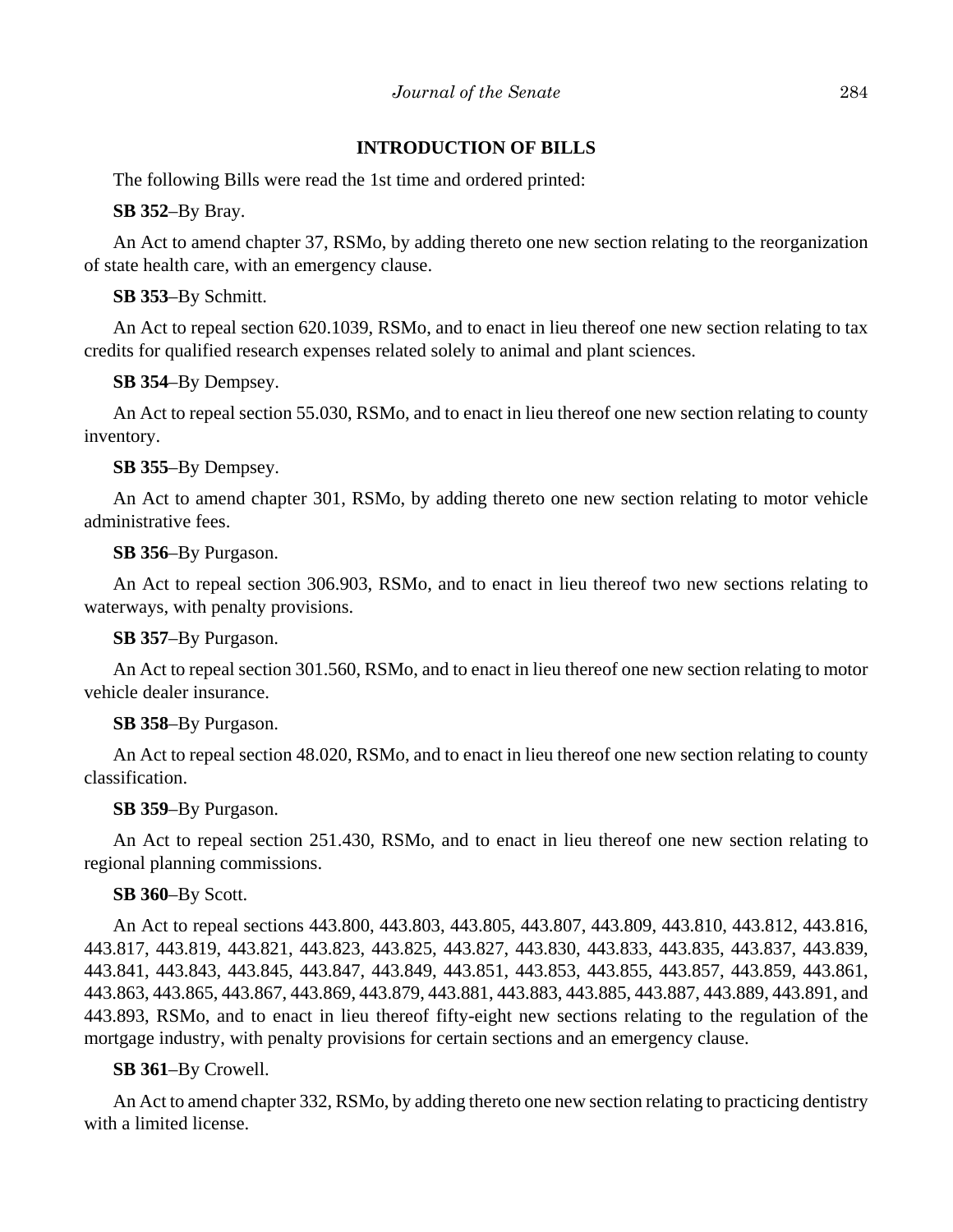#### **SB 362**–By Griesheimer.

An Act to repeal section 59.319, RSMo, and to enact in lieu thereof one new section relating to recording user fees.

#### **SB 363**–By Griesheimer.

An Act to repeal sections 32.063, 136.055, 144.025, 144.060, 144.070, 144.080, 144.100, and 144.130, RSMo, and to enact in lieu thereof ten new sections relating to motor vehicle sales taxes, with penalty provisions.

#### **SENATE BILLS FOR PERFECTION**

Senator Goodman moved that **SB 36** and **SB 112**, with **SCS**, be taken up for perfection, which motion prevailed.

**SCS** for **SBs 36** and **112**, entitled:

### SENATE COMMITTEE SUBSTITUTE FOR SENATE BILLS NOS. 36 and 112

An Act to repeal sections 559.115, 566.030, and 566.060, RSMo, and to enact in lieu thereof three new sections relating to the penalties for certain forcible sexual offenses committed against children, with penalty provisions.

Was taken up.

Senator Dempsey assumed the Chair.

Senator Goodman moved that **SCS** for **SBs 36** and **112** be adopted, which motion prevailed.

On motion of Senator Goodman, **SCS** for **SBs 36** and **112** was declared perfected and ordered printed.

#### **RESOLUTIONS**

Senator Bray moved that **SR 238**, with **SCA 1**, be taken up for perfection, which motion prevailed.

**SCA 1** was taken up.

Senator Bray moved that the above committee amendment be adopted, which motion prevailed.

On motion of Senator Bray, **SR 238**, as amended, was adopted.

#### **SENATE BILLS FOR PERFECTION**

**SB 26** was placed on the Informal Calendar.

Senator Goodman moved that **SB 37**, with **SCS**, be taken up for perfection, which motion prevailed.

**SCS** for **SB 37**, entitled:

## SENATE COMMITTEE SUBSTITUTE FOR SENATE BILL NO. 37

An Act to repeal sections 600.011, 600.015, 600.017, 600.019, 600.021, 600.040, 600.042, 600.048, 600.086, 600.089, 600.090, and 600.096, RSMo, and to enact in lieu thereof thirteen new sections relating to the public defender system, with penalty provisions.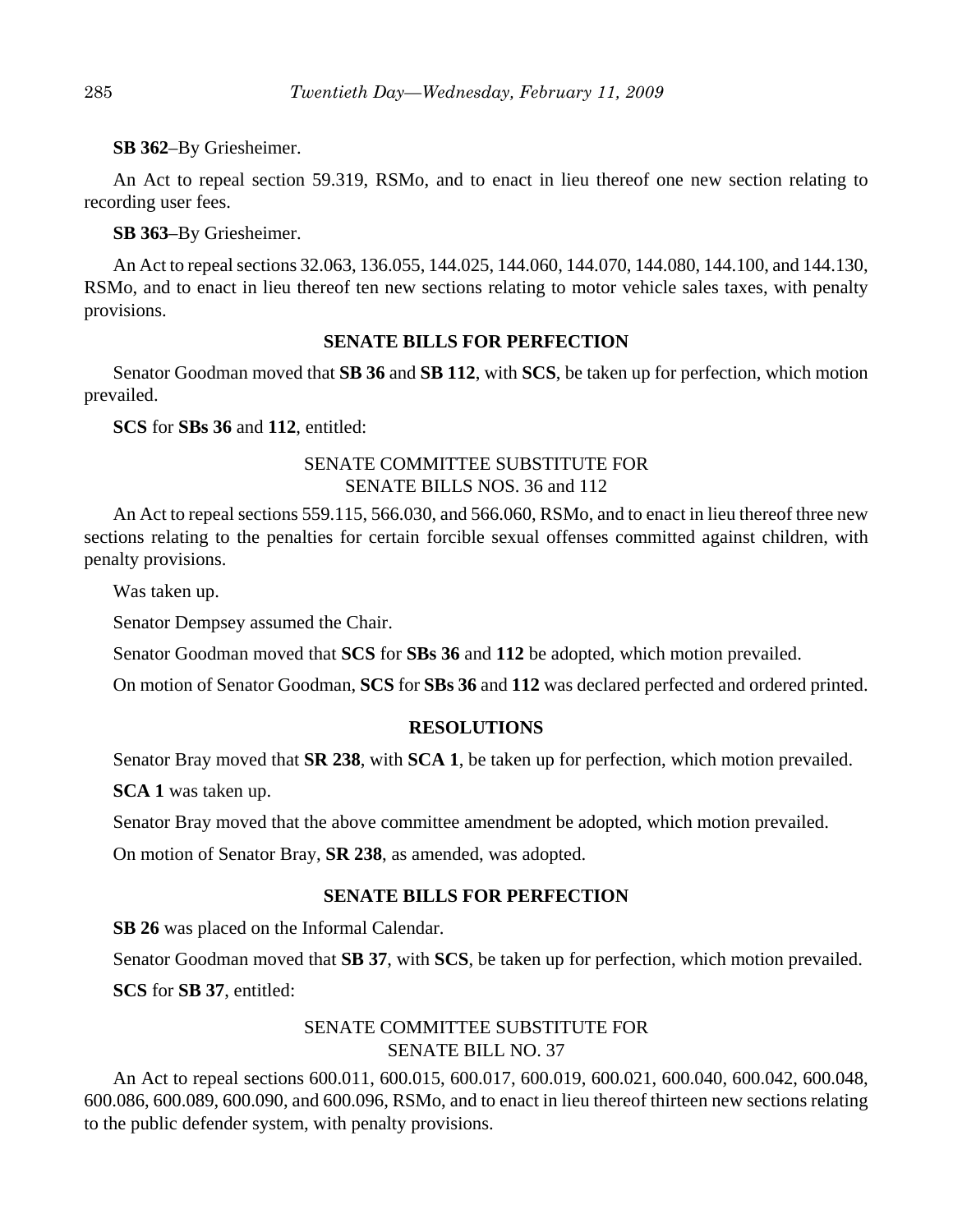Was taken up.

Senator Goodman moved that **SCS** for **SB 37** be adopted.

Senator Justus offered **SA 1**, which was read:

#### SENATE AMENDMENT NO. 1

Amend Senate Committee Substitute for Senate Bill No. 37, Page 2, Section 600.015, Line 2, by striking the word "seven" and inserting in lieu thereof the following: "**eight**"; and further amend line 4, by inserting at the end of said line the following: "**At least one member shall be a person actively serving as an assistant public defender, as defined in section 600.011, with at least one year of service as an assistant public defender.**"; and

Further amend said bill and section, page 3, line 20, by inserting at the end of said line the following: "**A commission member, who serves as an assistant public defender, shall receive his or her regular salary for that position. No member serving in the assistant public defender position on the commission shall be subject to any adverse employment action for a vote taken, or comments made, during a commission meeting.**".

Senator Justus moved that the above amendment be adopted.

At the request of Senator Goodman, **SB 37**, with **SCS** and **SA 1** (pending), was placed on the Informal Calendar.

Senator Ridgeway moved that **SB 26** be called from the Informal Calendar and taken up for perfection, which motion prevailed.

On motion of Senator Ridgeway, **SB 26** was declared perfected and ordered printed.

President Pro Tem Shields assumed the Chair.

#### **REPORTS OF STANDING COMMITTEES**

Senator Griesheimer, Chairman of the Committee on Jobs, Economic Development and Local Government, submitted the following reports:

Mr. President: Your Committee on Jobs, Economic Development and Local Government, to which was referred **SB 154**, begs leave to report that it has considered the same and recommends that the bill do pass and be placed on the Consent Calendar.

Also,

Mr. President: Your Committee on Jobs, Economic Development and Local Government, to which was referred **SB 38**, begs leave to report that it has considered the same and recommends that the bill do pass and be placed on the Consent Calendar.

Senator Champion, Chairman of the Committee on Health, Mental Health, Seniors and Families, submitted the following report:

Mr. President: Your Committee on Health, Mental Health, Seniors and Families, to which was referred **SB 147**, begs leave to report that it has considered the same and recommends that the bill do pass and be placed on the Consent Calendar.

Senator Goodman, Chairman of the Committee on General Laws, submitted the following reports: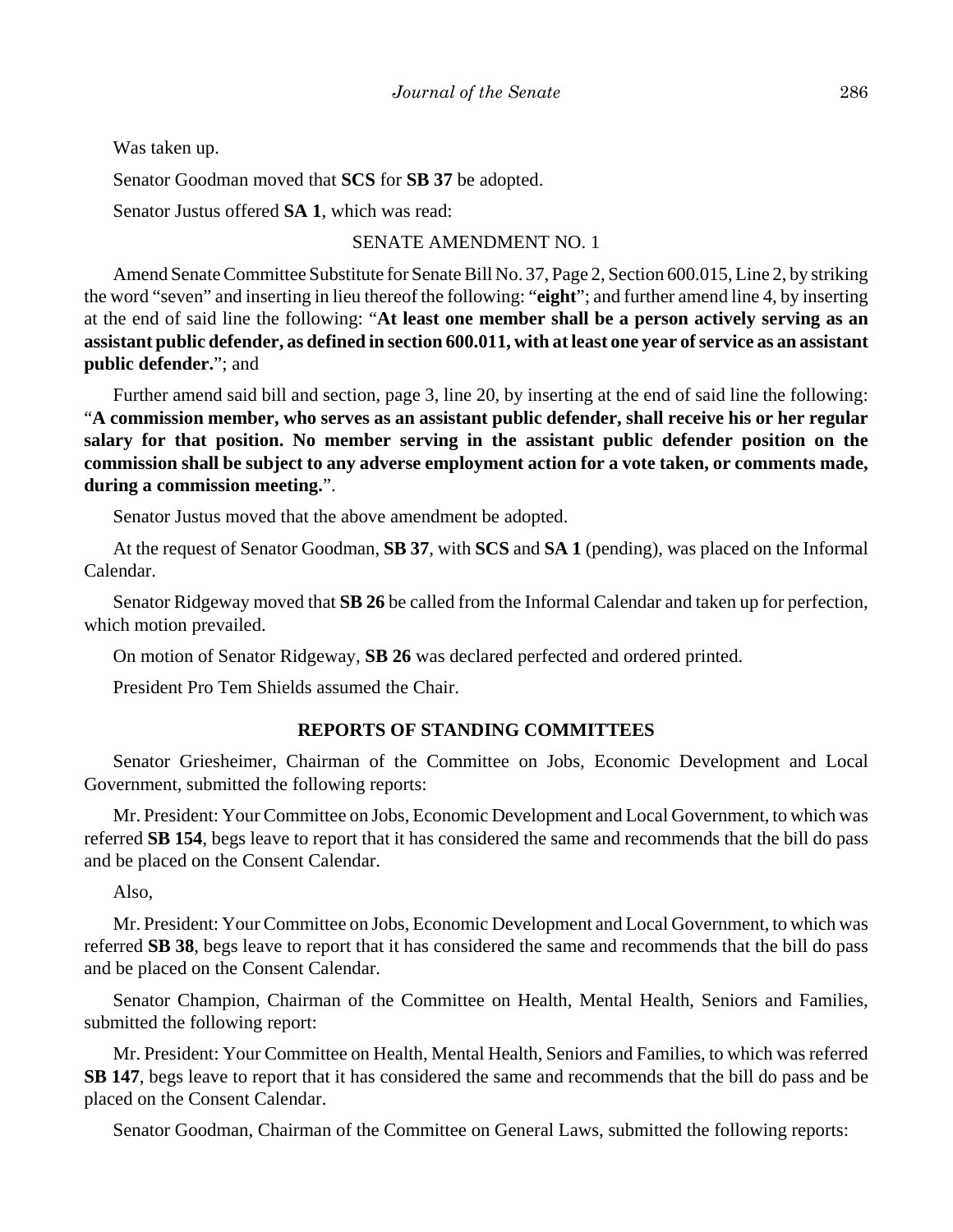Mr. President: Your Committee on General Laws, to which was referred **SB 156**, begs leave to report that it has considered the same and recommends that the bill do pass and be placed on the Consent Calendar.

Also,

Mr. President: Your Committee on General Laws, to which was referred **SB 171**, begs leave to report that it has considered the same and recommends that the bill do pass and be placed on the Consent Calendar.

Senator Dempsey assumed the Chair.

#### **SECOND READING OF SENATE BILLS**

The following Bills were read the 2nd time and referred to the Committees indicated:

- **SB 330**—Judiciary and Civil and Criminal Jurisprudence.
- **SB 331**—Progress and Development.
- **SB 332**—Jobs, Economic Development and Local Government.
- **SB 333**—Jobs, Economic Development and Local Government.
- **SB 334**—Veterans' Affairs, Pensions and Urban Affairs.
- **SB 335**—Small Business, Insurance and Industry.
- **SB 336**—Small Business, Insurance and Industry.
- **SB 337**—Jobs, Economic Development and Local Government.
- **SB 338**—Judiciary and Civil and Criminal Jurisprudence.
- **SB 339**—General Laws.
- **SB 340**—Commerce, Consumer Protection, Energy and the Environment.
- **SB 341**—Financial and Governmental Organizations and Elections.
- **SB 342**—Transportation.
- **SB 343**—Transportation.
- **SB 344**—Education.
- **SB 345**—Education.
- **SB 346**—Small Business, Insurance and Industry.
- **SB 347**—Judiciary and Civil and Criminal Jurisprudence.
- **SB 348**—Jobs, Economic Development and Local Government.
- **SB 349**—General Laws.
- **SB 350**—Agriculture, Food Production and Outdoor Resources.
- **SB 351**—Ways and Means.

#### **COMMUNICATIONS**

President Pro Tem Shields submitted the following: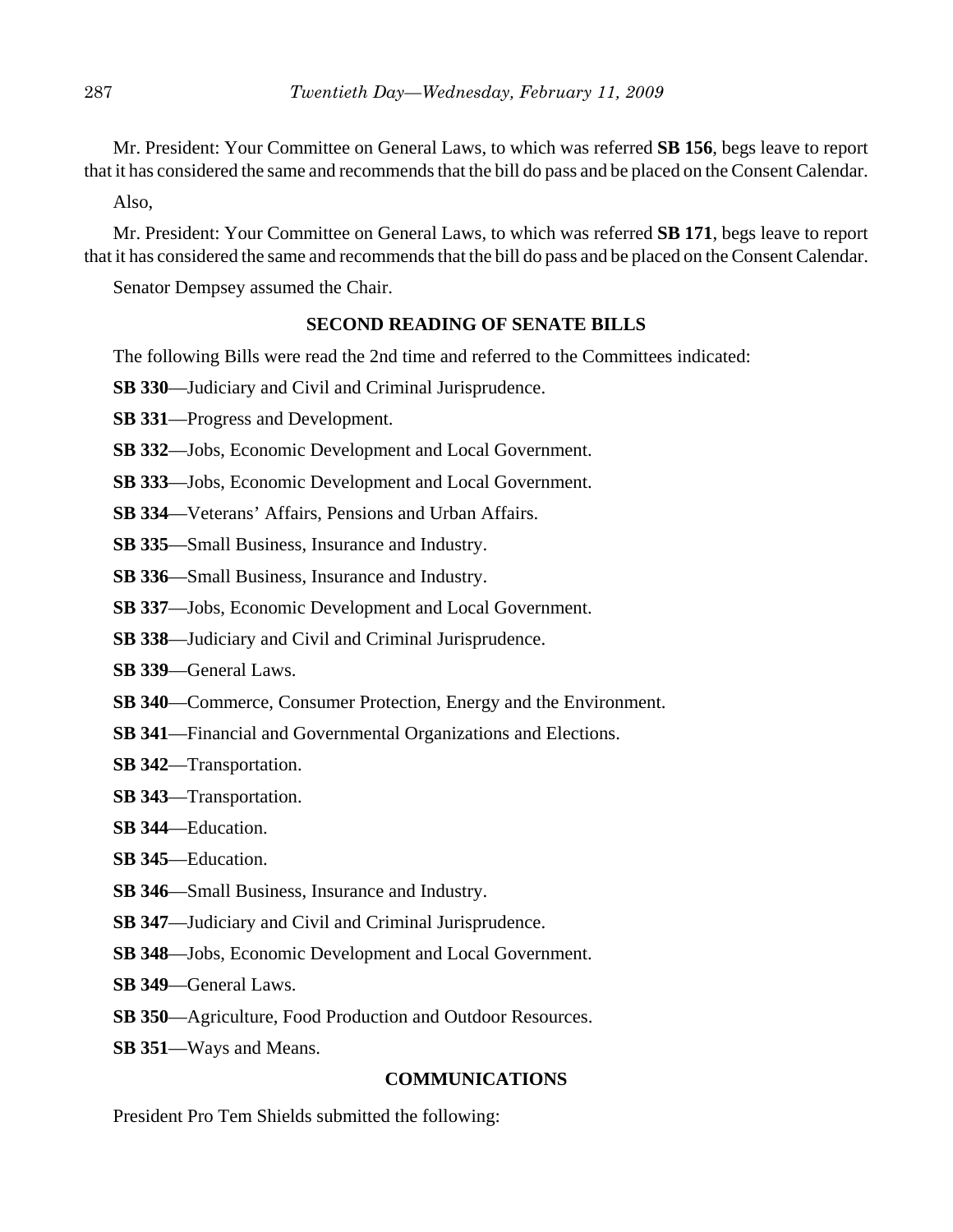February 10, 2009

Ms. Terry Spieler Secretary of the Missouri Senate State Capitol, Room 325 201 West Capitol Avenue Jefferson City, MO 65101

#### **RE: Appointments to the Health Facilities Review Committee**

Dear Ms. Spieler,

Pursuant to Section 197.310, RSMo, I am appointing the following Senators to the Health Facilities Review Committee:

Senator Schmitt

Senator Wright-Jones

If you have any questions, please feel free to contact me at your earliest convenience.

Sincerely, /s/ Charlie Charles W. Shields President Pro-Tem

#### **INTRODUCTIONS OF GUESTS**

Senator Nodler introduced to the Senate, fifteen students from Carl Junction High School.

Senator Nodler introduced to the Senate, forty Dental Hygienist students from Joplin.

Senator Purgason introduced to the Senate, Ted Houx and Ryan Shoffner, Amy Fraze, and Jory Cox, students from Lake Career and Technical Center, Camdenton.

Senator Champion introduced to the Senate, Dr. Jennifer Baker and Councilman Conrad Griggs, Springfield.

Senator Cunningham introduced to the Senate, Debbie Trunk and Sandra Pritchard, Bernie Cadiz, Emilia Sehnert and Nicole Hampton, Dental Hygienist students from St. Louis.

Senator Schaefer introduced to the Senate, the University of Missouri Women's Soccer Team, Columbia.

Senator McKenna introduced to the Senate, Bill Knitting, Kathy Harris, Sara Suzharski, Linda Dallas and Jerry Suhuenemann, Jefferson County.

Senator Scott introduced to the Senate, Vickie Hillsman, El Dorado Springs.

Senator Purgason introduced to the Senate, Kailyn Rogers, Matt Phillips, Holly Bolch and Debbie Schaffer, Lebanon; and Lindsay Cantrell, Hartville.

Senator Mayer introduced to the Senate, Myra Callahan and Shirley Stephens, Kennett; and Cheryl Jones, David Terrell and Kathy Teachout, Sikeston.

Senator Mayer introduced to the Senate, Nycole Born, Kyle Whited and Connie Griffin, Bloomfield.

Senator Lembke introduced to the Senate, Toni Moll and Jon Gannon, Alica Tape, Anne Bewig, James Perretta, Joe Presson, Maria Garcia, Andrew Robson and Eric Pashia, members of the St. Louis Symphony Youth Orchestra.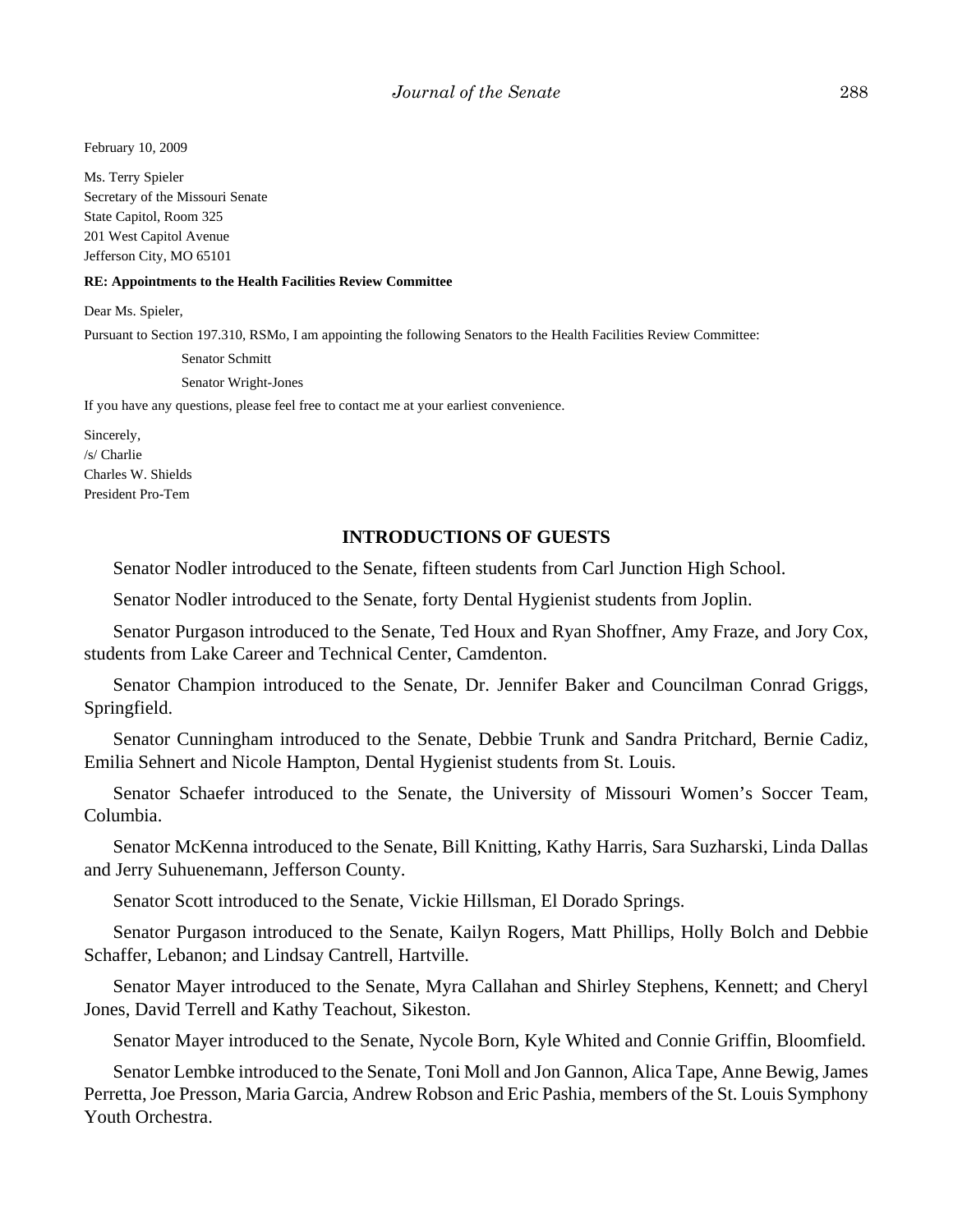Senator Scott introduced to the Senate, Patricia Schafer, Ashleigh Page, Austin Hansen, Leah Zimmerman, Jared Bahr, Alex Arnold, Melissa Wray, Nathan Dawolt, Josh Schellack, Jaedon Lamb, Rachel Grotheer, Marcus Page, and Jeremy and C.J. Budy, Fort Scott, Kansas.

Senator Smith introduced to the Senate, Joel Henneberry, Patrick Page, Tiffany Wang and McKayla Talasek, St. Louis.

Senator Schmitt introduced to the Senate, eleven members of the St. Louis Youth Symphony Orchestra.

On motion of Senator Engler, the Senate adjourned under the rules.

#### SENATE CALENDAR \_\_\_\_\_\_

TWENTY-FIRST DAY–THURSDAY, FEBRUARY 12, 2009 \_\_\_\_\_\_

#### FORMAL CALENDAR

#### SECOND READING OF SENATE BILLS

SB 352-Bray SB 353-Schmitt SB 354-Dempsey SB 355-Dempsey SB 356-Purgason SB 357-Purgason

SB 358-Purgason SB 359-Purgason SB 360-Scott SB 361-Crowell SB 362-Griesheimer SB 363-Griesheimer

#### INFORMAL CALENDAR

#### SENATE BILLS FOR PERFECTION

SB 1-Scott, with SCS & SS for SCS (pending) SB 37-Goodman, with SCS & SA 1 (pending)

SB 128-Rupp, with SCS, SA 1 & SA 1 to SA 1 (pending)

#### CONSENT CALENDAR

#### Senate Bills

Reported 1/29

SB 31-Stouffer

Reported 2/4

SB 47-Scott, with SCS